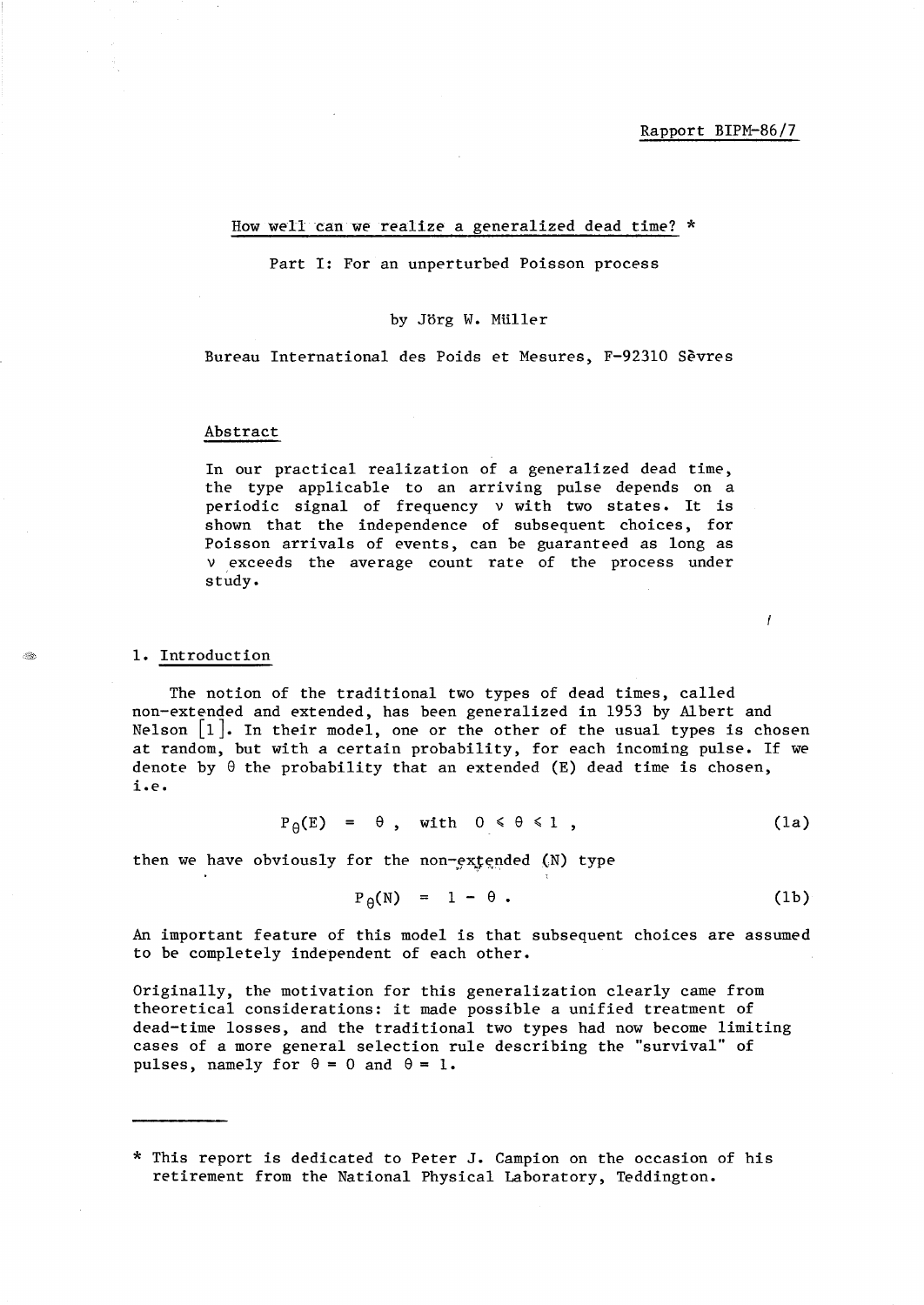A subsequent inquiry into the properties of a generalized dead time has brought to light several features which made it desirable to have such a device available for actual experimentation  $-$  even if this should only be possible in some approximate form. Is there any real hope for a practical implementation of the model?

Among the various questions arising in an attempt to realize a system with properties as close as possible to the mathematical model of Albert and Nelson, we may mention three that are of obvious relevance, namely

- a) How can we perform a random choice of the types?
- b) How can  $\theta$  be accurately measured, and in which time?
- c) How can we guarantee the independence of subsequent choices?

As for a) the answer is that we do not try to make a truly random choice, not even by the use of pseudo-random numbers, as this would require an on-line computer. In fact, our choices are of a very poor nature since they are based on a strictly periodic signal. This primitive solution calls for some justification, which is in essence the subject of the present report. Whereas speed and simplicity of such an approach are obvious from the start, the surprisingly close approximation to a completely random behaviour - anticipating the outcome of this study - is due to the statistical nature of the pulse arrivals. This will also give an answer to c), because the independence of the choices of the dead-time type for subsequent pulses can be evaluated exactly (for a given set 'of parameters). More details concerning the electronic realization made at the BIPM as well as on b) will be given in another study  $\lfloor 2 \rfloor$ .

In the following we derive an expression which will permit one to judge in a quantitative way the degree of approximation to the ideal situation (1) that can be achieved in the present simple approach. It is easy to *see* in advance that the assumed independence of consecutive choices will only be poorly realized when the count rates become comparable to, or even exceed, the frequency of the binary signal.

## 2. Evaluation of a conditional probability

It is clear, first, that the study can be' limited to the case of two consecutive pulses to which the whole process can be readily reduced. In addition, it is easy to *see* that the analysis of one out of the four possible sequences of types that can be formed with two pulses is sufficient, since the others are then given by elementary symmetry relations.

 $\overline{\mathbf{w} \cdot \mathbf{w} \cdot \mathbf{w}}$ 

The basic situation is sketched in Fig. 1. A periodic signal h with two states (which we may call "0" and "1"), of frequency  $v = 1/T$ , determines, by means of appropriate electronic gates, which of the two types of dead time will actually be chosen at the moment of a pulse arrival. Let "0" correspond to N and "I" to E, for example. We start with a random arrival of a pulse (at  $t_o$ ) and ask for the next event to fall in a period which corresponds to the opposite type, for instance.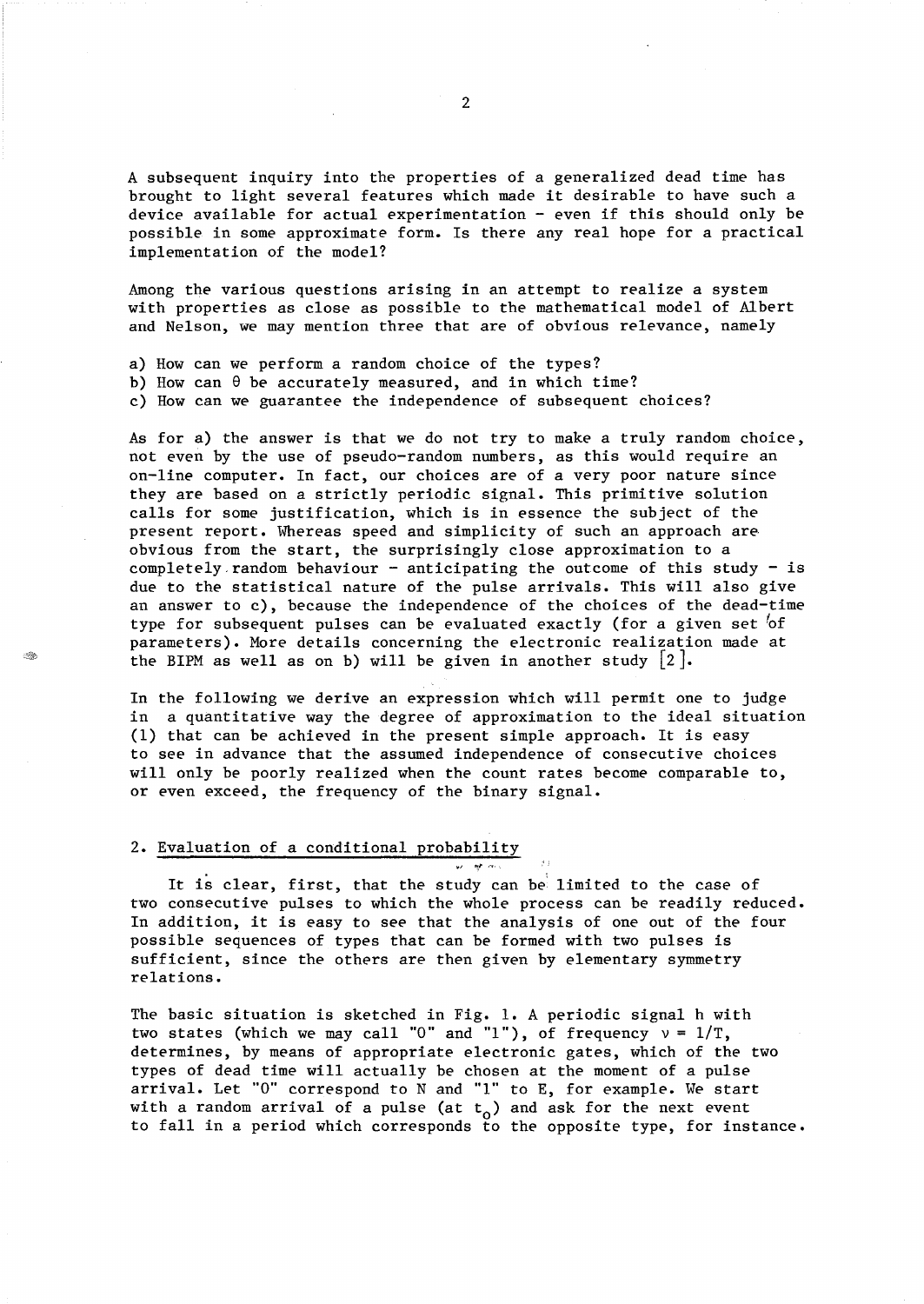Since the density for the time interval between subsequent events in a Poisson process of count *rate* p is known to be of exponential form, we

have, by reasoning in time units of T, the expression  
\n
$$
f(z) = r e^{-r(z-z_0)}, \quad \text{for } z > z_0,
$$
\n(2)

where now  $z = t/T$  and  $r = \rho T$ .

The quantity  $z_0 = t_0/T$  corresponds to the arrival of the first pulse.



Fig. 1: Schematic representation of the relation between the periodic signal h(z), which determines the type of dead time chosen (E or N) at a given moment, and the density  $f(z)$  for the arrival of the next random pulse (see text).

 $\omega=\frac{1}{2}e^{-i\omega_{\rm{eff}}}$ Let us start with a pulse falling in the region E (at  $z_0$ ) and determine the conditional probability that the next arrival, for which the density is given by  $f(z)$ , will fall in a time region N. This is readily seen to be given by (hatched region in Fig. 1)

$$
P_{\theta}(N|E, z_{0}) = \int_{\theta}^{1} f(z) dz + \int_{1+\theta}^{2} f(z) dz + \int_{2+\theta}^{3} f(z) dz + ...
$$
 (3)

Since

::Ob

j+l  $\int f(z) dz$  $\uparrow + \theta$  $\int_{r}^{j+1} e^{-r(z-z_0)} dz = e^{-r(j+\theta-z_0)} - e^{-r(j+1-z_0)},$  $i+\theta$ 

3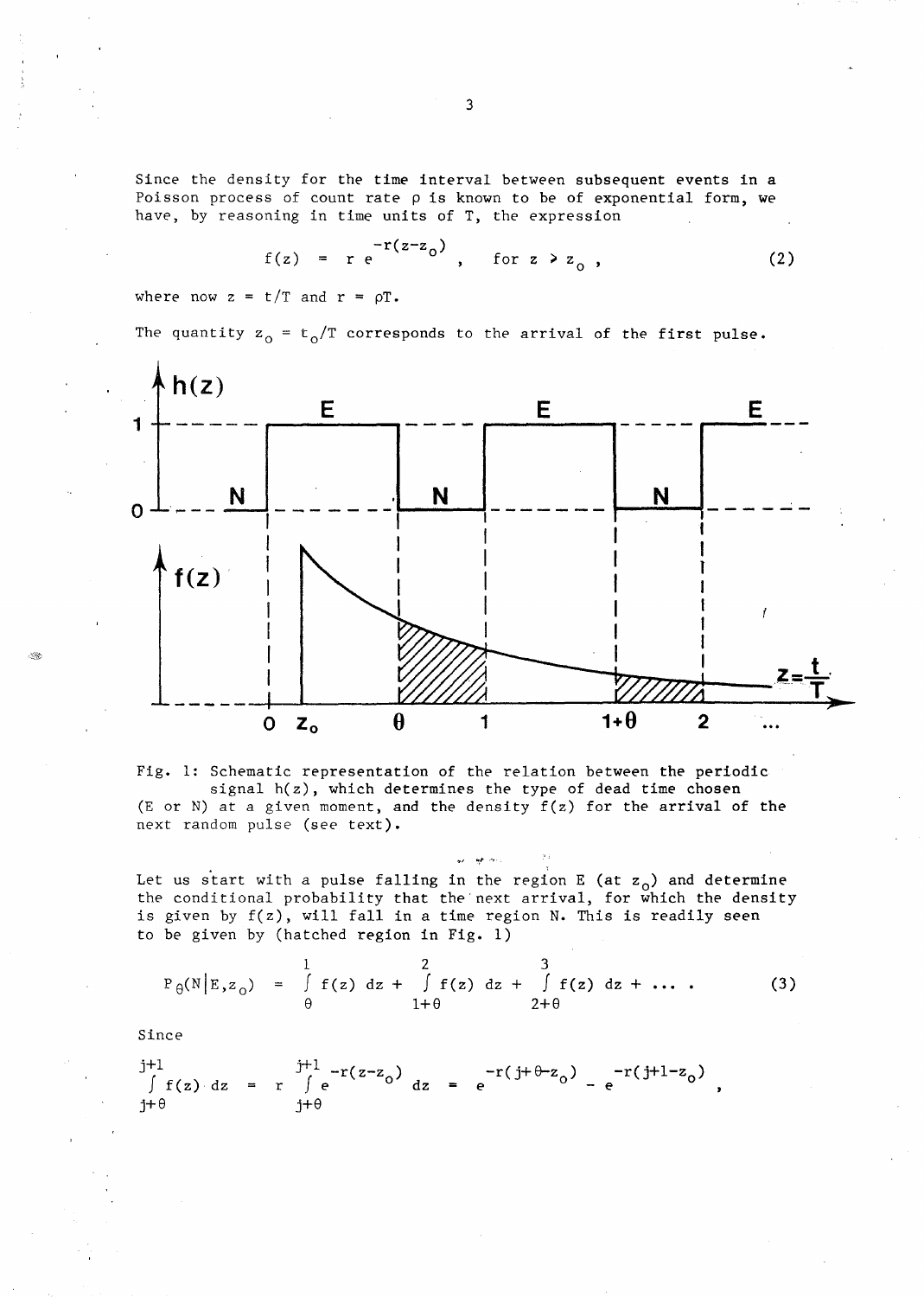we have

 $\langle \hat{\mathcal{L}}_T \rangle$ 

$$
P_{\theta}(N|E, z_{0}) = e^{rz_{0}} \sum_{j=0}^{\infty} [e^{-r(j+\theta)} - e^{-r(j+1)}]
$$
  

$$
= e^{rz_{0}} \left[ \frac{e^{-r\theta} - e^{-r}}{1 - e^{-r}} \right].
$$
 (4)

As the arrival time of the first event is actually unknown, we have to average over all possibilities in order to find the unconditional probability for a sequence of types E,N. This leads to

$$
P_{\theta}(N|E) = \frac{1}{\theta} \int_{0}^{\theta} P_{\theta}(N|E, z_{0}) dz_{0}
$$
  

$$
= \frac{1}{\theta} \left( \frac{e^{-r\theta} - e^{-r}}{1 - e^{-r}} \right) \int_{0}^{\theta} e^{rz_{0}} dz_{0}
$$
  

$$
= \frac{1}{r\theta} \left( \frac{e^{-r\theta} - e^{-r}}{1 - e^{-r}} \right) (e^{r\theta} - 1) .
$$
 (5)

Let us now establish a useful symmetry. If in (5) we replace  $\theta$  by the new variable  $\lambda = \theta - 1/2$ , we can easily find the following form

$$
\frac{P_{\theta}(N|E)}{1 - \theta} = \frac{1}{r(\frac{1}{2} + \lambda)(\frac{1}{2} - \lambda)} \left[ \frac{1 + e^{-r} - e^{-r/2}(e^{r\lambda} + e^{-r\lambda})}{1 - e^{-r}} \right]
$$
  

$$
= \frac{1}{r(\frac{1}{4} - \lambda^2)} \left[ \frac{1 + e^{-r} - 2 e^{-r/2} \cosh(r\lambda)}{1 - e^{-r}} \right].
$$
 (6)

Since this expression is symmetrical in.  $\lambda$ , it follows that changing  $\theta$  to  $1 - \theta$  leaves (6) invariant.

# 3. Discussion and conclusion

Since we consider two types of dead times, there are only two possible choices for the second pulse and we thus have obviously the relation

$$
P_{\theta}(E|E) = 1 - P_{\theta}(N|E) \qquad (7a)
$$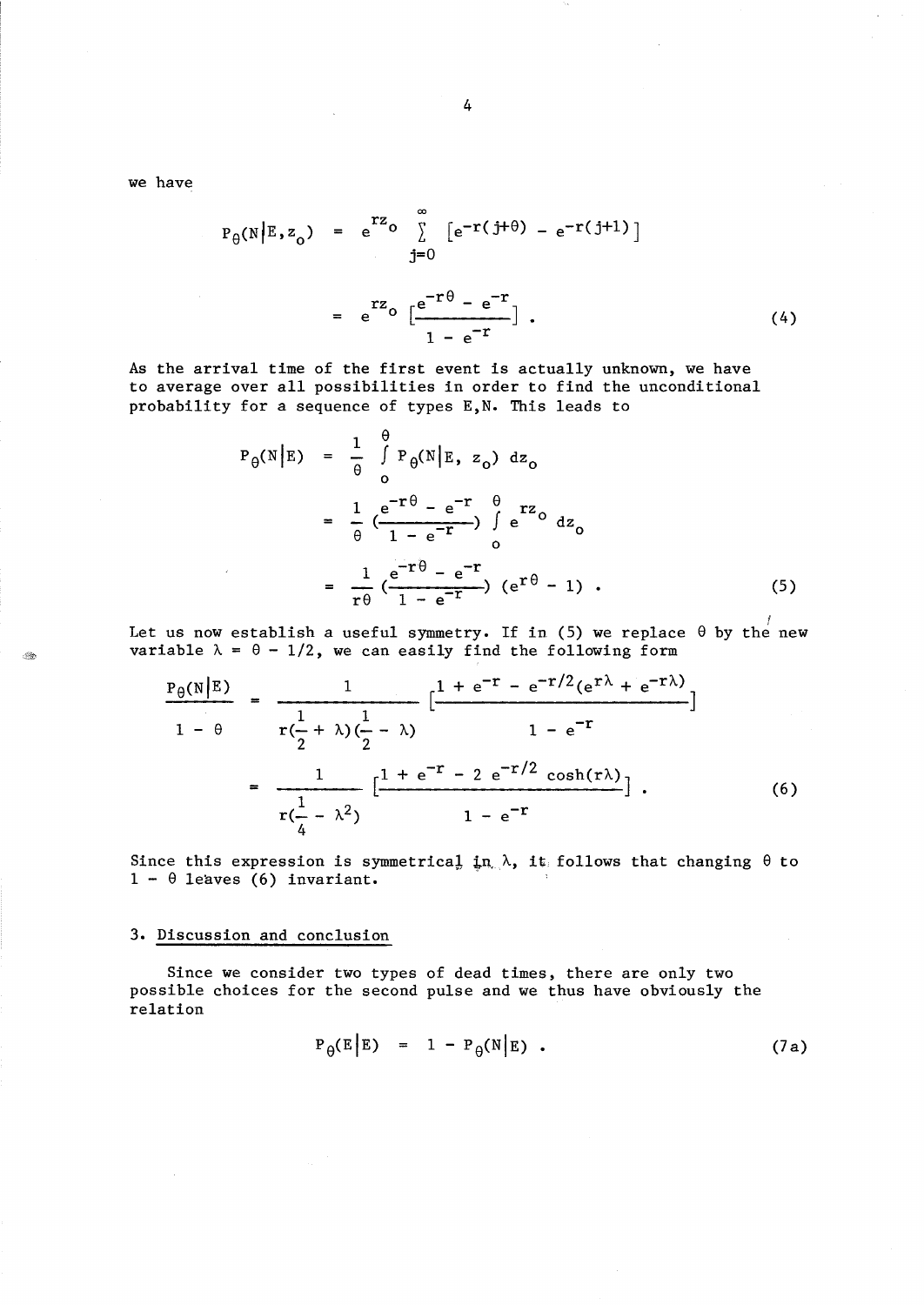In addition, as a consequence of the periodicity of the signal h(z) and its association with the types, it is easy to see that

$$
P_{\theta}(E|N) = P_{1-\theta}(N|E), \qquad (7b)
$$

and finally also

$$
P_{\theta}(N|N) = 1 - P_{\theta}(E|N) = 1 - P_{1-\theta}(N|E) = P_{1-\theta}(E|E)
$$
 (7c)

This covers the four possible cases. As they can now all be readily compared with the sequence E,N, described explicitly by (5), it will be sufficient to proceed with this specific situation in what follows.

Obviously, one of the most important problems is to know to which degree the independence of two subsequent choices of the type of dead time can be realized. By a development of  $(5)$  up to terms  $r^3$  we find, after some simple rearrangements,

 $P_{\theta}(N|E)$ 

Â

$$
\begin{aligned}\n&= \frac{1}{r\theta} (1+r\theta + \frac{r^2\theta^2}{r} + \frac{r^3\theta^3}{r} - 1) \left[ \frac{1-r\theta + \frac{r^2\theta^2}{r} - \frac{r^3\theta^3}{r} - (1-r + \frac{r^2}{r} - \frac{r^3}{r})}{1 - (1 - r\frac{r^2}{2} - \frac{r^3}{6})} \right] \\
&= (1-\theta) [1 - \Delta(\theta)], \\
&= (1-\theta) [1 - \Delta(\theta)], \\
&\text{with } \Delta(\theta) \le \frac{1}{12} r^2 \theta (1-\theta) .\n\end{aligned}
$$
\n(8)

This explicit form confirms that  $\Delta(\theta)$  is unaffected by a change of  $\theta$  to  $1-\theta$ , which is in line with the result (6).

By taking advantage of the symmetries described by (7), the situation for the four possible sequences of types can be summarized by the explicit relations

$$
P_{\theta}(N|N) = 1 - \theta + \theta \Delta(\theta), \quad \dots
$$
  
\n
$$
P_{\theta}(N|E) = (1 - \theta) [1 - \Delta(\theta)], \quad P_{\theta}(E|N) = \theta [1 - \Delta(\theta)], \quad P_{\theta}(E|E) = \theta + (1 - \theta) \Delta(\theta).
$$
  
\n(9)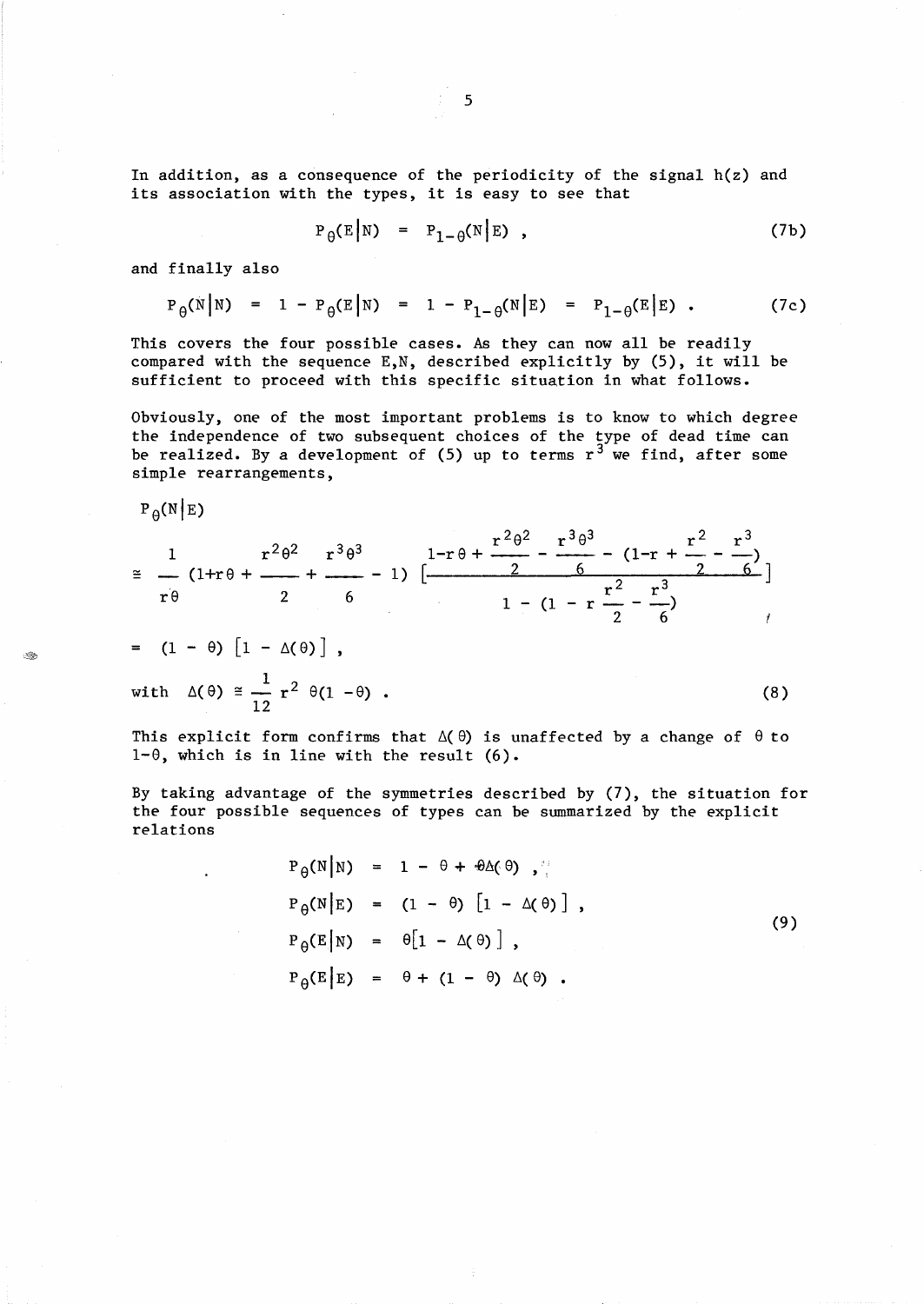This can also be written in a somewhat different form by using relative differences. We then obtain

- for changing types:

$$
\frac{P_{\theta}(N|E) - P_{\theta}(N)}{P_{\theta}(N)} = -\Delta(\theta),
$$
\n
$$
\frac{P_{\theta}(E|N) - P_{\theta}(E)}{P_{\theta}(E)} = -\Delta(\theta);
$$
\n(10a)

- for unchanged types:

$$
\frac{P_{\theta}(N|N) - P_{\theta}(N)}{P_{\theta}(E)} = \Delta(\theta),
$$
\n
$$
\frac{P_{\theta}(E|E) - P_{\theta}(E)}{P_{\theta}(N)} = \Delta(\theta).
$$
\n(10b)

The relative deviation of the conditional probability  $P_{\theta}(N|E)$  from its nominal or ideal value  $P_{\theta}(N) = 1 - \theta$  is thus given by  $\Delta(\theta)$ , according to (lOa), and similarly for the other cases.

The largest deviation occurs for  $\theta = 1/2$  where it is given by the simple approximate expression

$$
\Delta_{\text{max}} = \Delta(1/2) \cong r^2/48 = \rho^2 T^2/48 , \qquad (11)
$$

while the limiting values  $\Delta(0)$  and  $\Delta(1)$  vanish exactly.

A numerical check with the exact values deduced from the expression (5) reveals that the approximation (8) is excellent for all practical purposes (i.e. for  $pT \leq 1$ ), and slightly pessimistic for high count rates, as can be seen from Table 1. $\sim$   $\sim$ 

It follows from Table 1 (or likewise e.g. from eq. 10) that for any value of  $\theta$  the simulation allows us to choose at random, with specified probability, a given dead-time type which is practically independent of the previous choice. The slight correlation, expressed qualitatively by  $\Delta(\theta)$ , is always less than 0.1 %, provided that we can arrange to have  $pT \leq 0.2$ . If a value of 0.5 % may be considered acceptable, the condition can be relaxed to  $pT \le 0.5$ . For the frequency of  $v = 500$  kHz used at present, sources with count rates of at least up to  $\rho = 100000 \text{ s}^{-1}$  can therefore be safely handled. A higher signal frequency could be employed if needed. It should be noted that the simple simulation suggested here implies no error in the relative frequencies with which the types are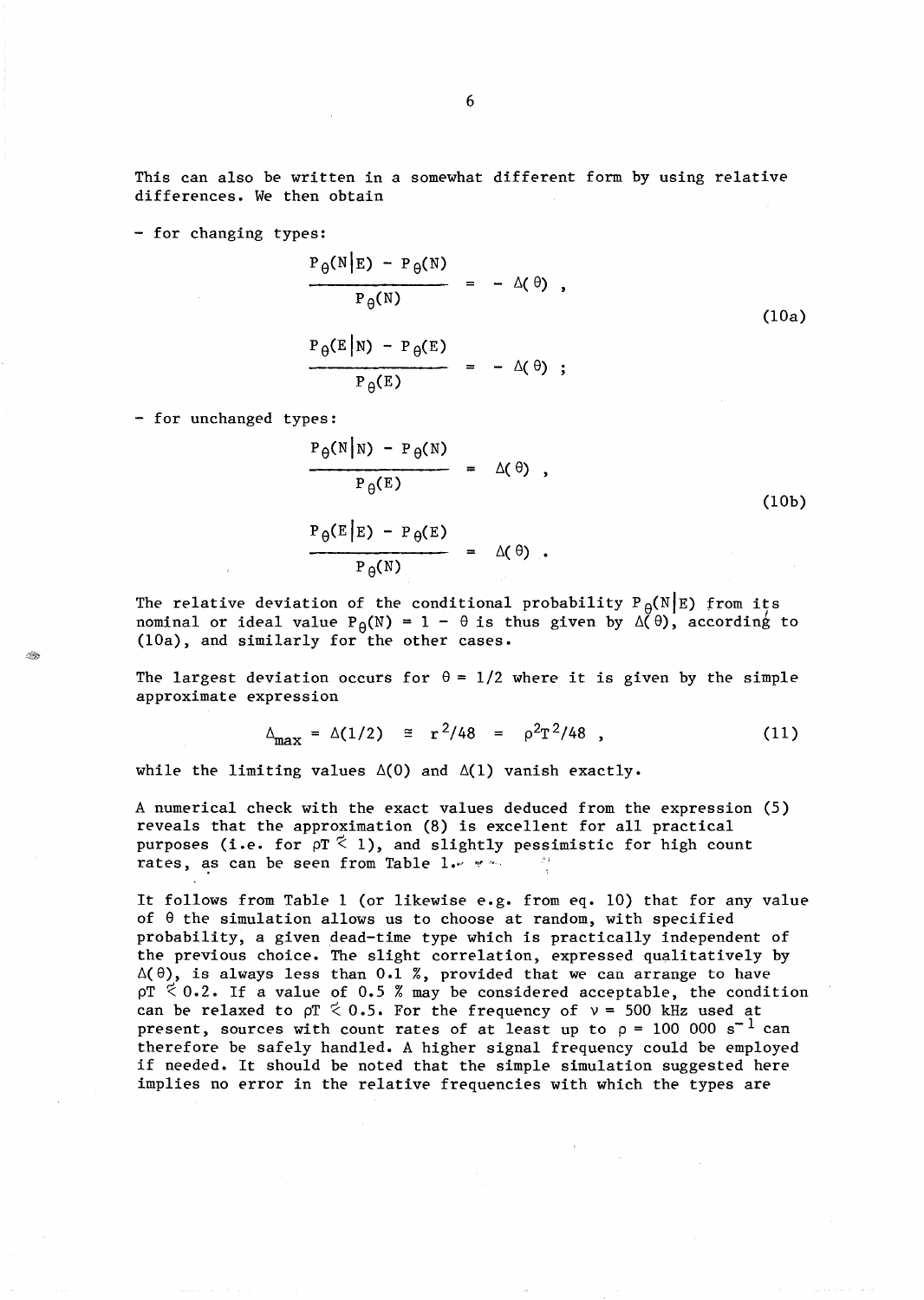chosen on the average, for, by application of the theorem of total probabilities, we still have

$$
P(N) = P_{\theta}(N|E) P_{\theta}(E) + P_{\theta}(N|N) P_{\theta}(N)
$$
  
=  $(1 - \theta)(1 - \Delta) \theta + (1 - \theta + \theta \Delta)(1 - \theta) = 1 - \theta$ ,

and likewise

 $\sim$ 

250

$$
P(E) = P_{\theta}(E|N) P_{\theta}(N) + P_{\theta}(E|E) P_{\theta}(E)
$$
  
=  $\theta(1 - \Delta)(1 - \theta) + [\theta + (1 - \theta)\Delta] = \theta$ ,

as one would expect. Hence, the only (minor) drawback of the proposed simulation lies in the fact that successive choices are not completely independent of each other, as is assumed in the model. However, the remaining correlation is known (for instance by means of eqs. 9 or 10), and in particular it is always possible, as evidenced by (11), to bring this defect to a negligibly small value by choosing an appropriate value for the frequency  $v = 1/T$  of the periodic signal which determines the type of dead time.

Table 1: Numerical comparison of the approximate formula (8) with some exact values of  $\Delta(\theta)$ , which indicates the relative deviation of our simulated generalized dead time from its ideal behaviour.

网络好子

|          |      | $\Delta(\theta)$          |                  |
|----------|------|---------------------------|------------------|
| $\rho T$ | θ    | exact                     | approx.          |
| 0.05     | 0.25 | 0.000 039                 | 0.000 039        |
|          | 0.50 | 0.000<br>052              | 0.000<br>052     |
|          | 0.75 | 0.000 039                 | 0.000039         |
| 0.1      | 0.25 | 0.000 156                 | 0.000 156        |
|          | 0.50 | 0.000<br>208              | 0.000<br>208     |
|          | 0.75 | 0.000<br>156              | 0.000 156        |
|          |      | <b>Address</b>            | 93               |
| 0.2      | 0.25 | 0.000624                  | 0.000625         |
|          | 0.50 | 0.000<br>832              | 0.000<br>833     |
|          | 0.75 | 0.000 624                 | 625<br>0.000     |
| 0.5      | 0.25 | 0.00388                   | $0.003$ 91       |
|          | 0.50 | $0.005$ 18                | 0.00521          |
|          | 0.75 | 0.003 88                  | 0.003 91         |
| 1        | 0.25 | 0.0153                    | 0.0156           |
|          | 0.50 | 0.0203                    | 0.020<br>8       |
|          | 0.75 | 0.0153                    | 0.0156           |
| 2        | 0.25 | 0.057<br>3                | 0.0625           |
|          | 0.50 |                           |                  |
|          |      | 0.075<br>-8<br>0.057<br>3 | 0.0833<br>0.0625 |
|          | 0.75 |                           |                  |